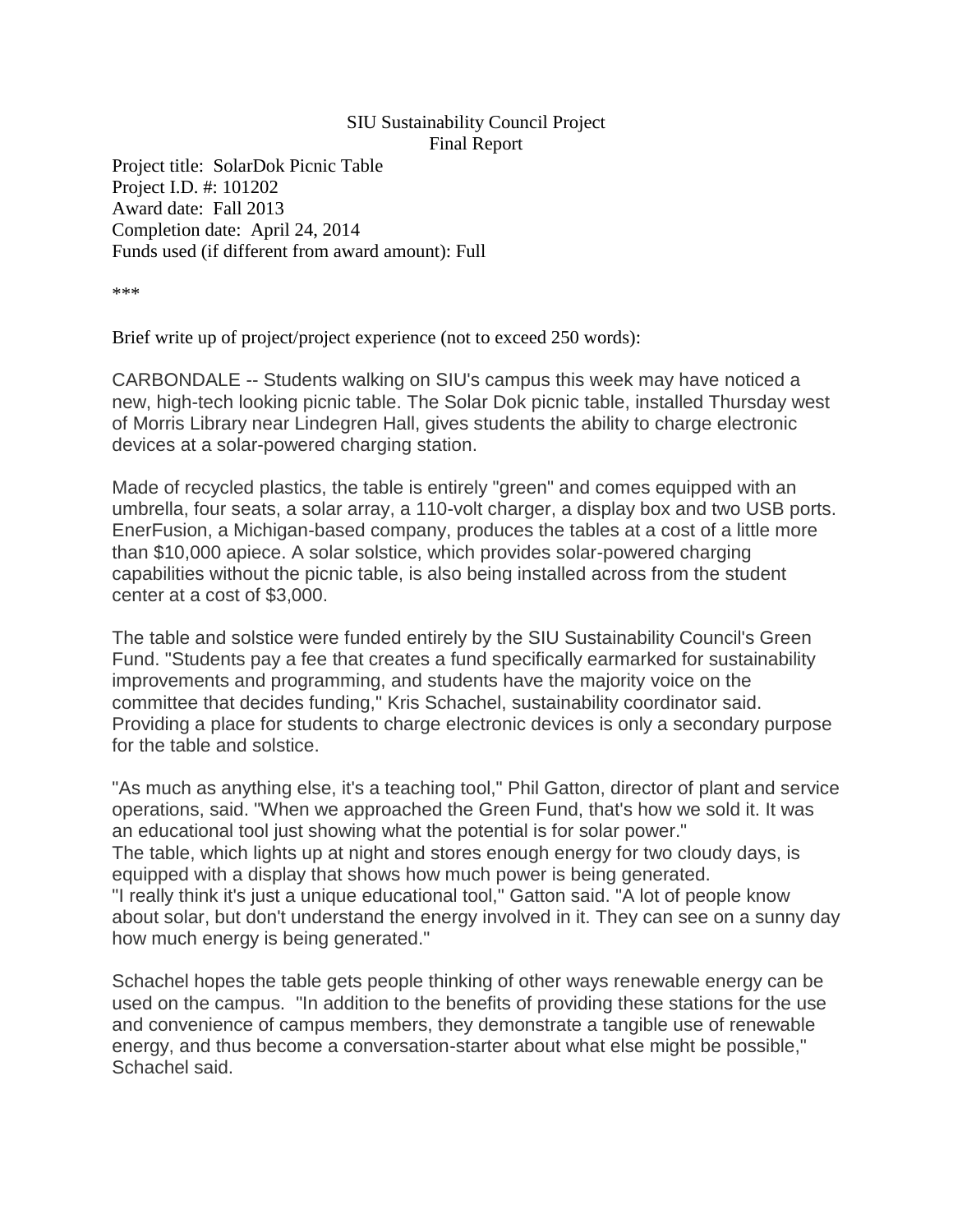The device on a solar-charging picnic table at SIU shows how much energy is being absorbed from the sun at any given time. Students can use the table as a place to sit and study or relax while charging electronic devices using 'green' energy.

Best things learned/produced from project:

CARBONDALE, ILL. — Students at Southern Illinois University in Carbondale have a solar-powered way to charge their electronic devices, just by sitting at a picnic table.

The (Carbondale) Southern Illinoisan (http://bit.ly/1m7kbKi ) reports crews last week installed the Solar Dok table made of recyclable plastics. It's equipped with an umbrella, four seats, a solar array, a 110-volt charger, a display box and two USB ports.

The table lights up at night and stores enough energy for two cloudy days.

A \$3,000 device that provides solar-powered charging capabilities without the picnic table is being installed near the student center.

Michigan-based EnerFusion makes the tables at a cost of a little more than \$10,000 apiece.

The charging-stations are funded by a fee students pay for environmentally projects.

Read more here: http://www.bnd.com/2014/04/29/3184023/siu-carbondale-unveils-solarpowered.html#storylink=cpy

How do you define sustainability?

Has this changed over the course of your project? If so, how?

What do you see as the next step for the project?

Optional: Do you have any suggestions for the SIU Sustainability Council to improve the Green Fund award process?

\*Attach a minimum of five images – these will be used to promote interest in Sustainability Council projects. These can be photographs of the progress of the project, the completed project, or promotional materials.\*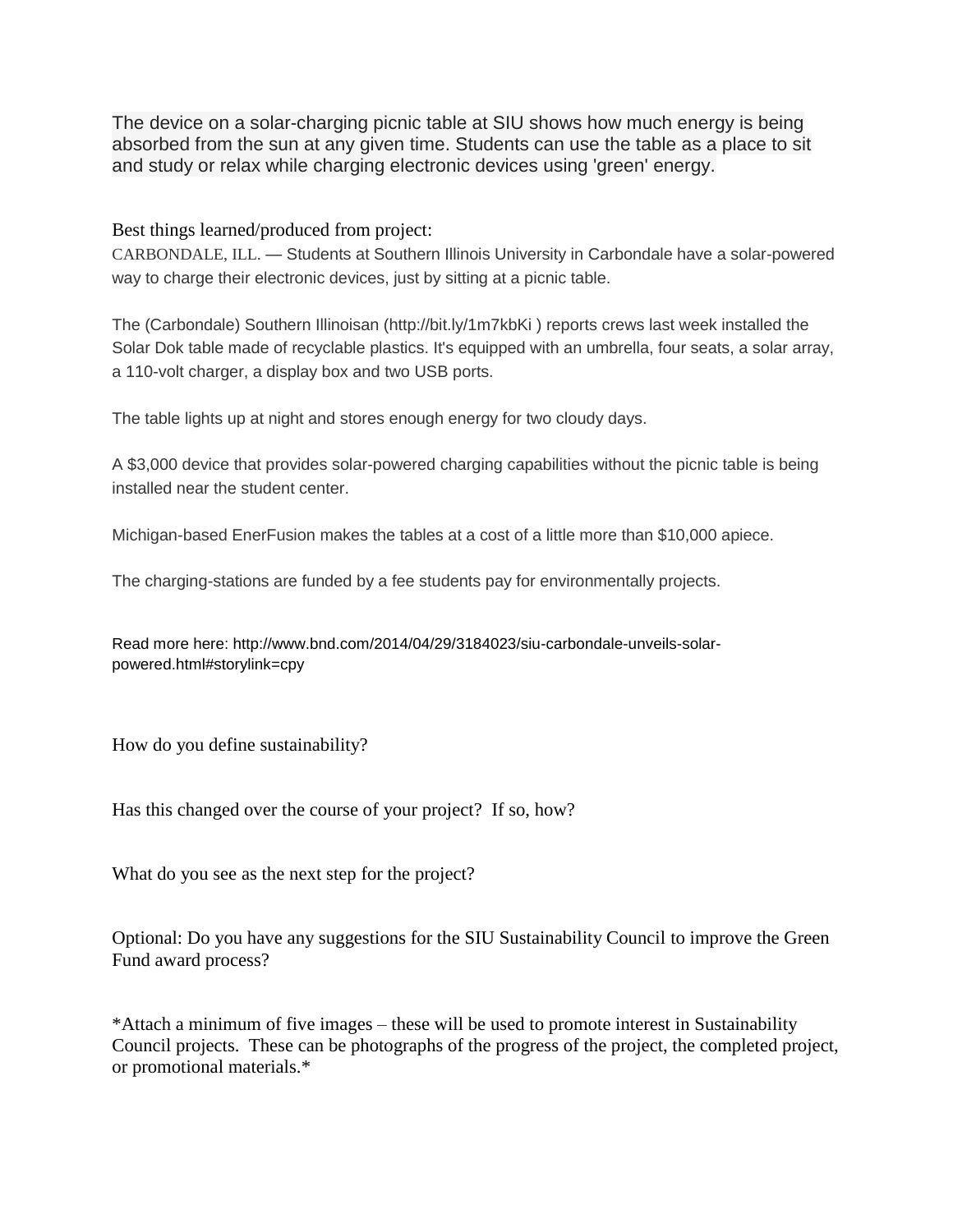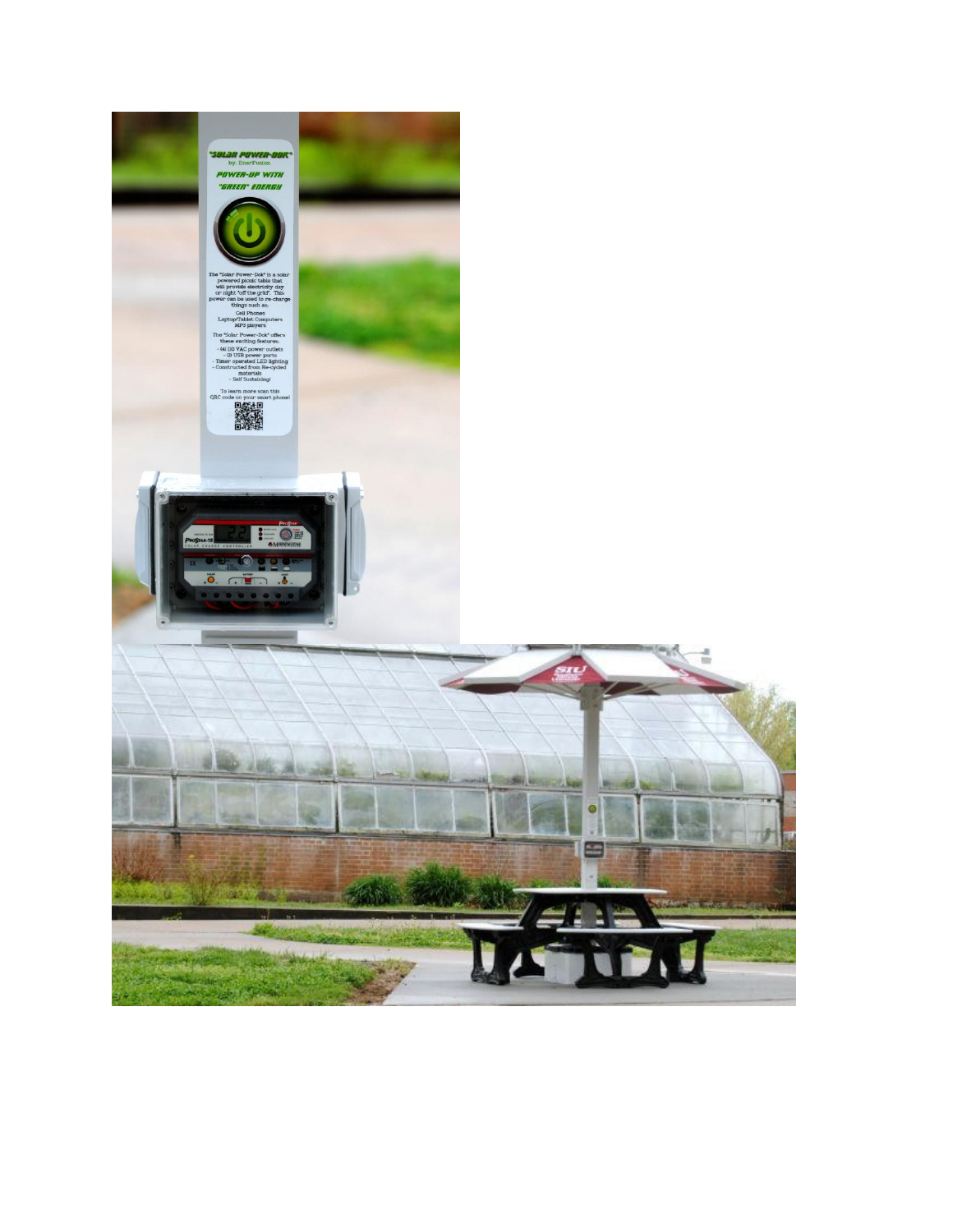